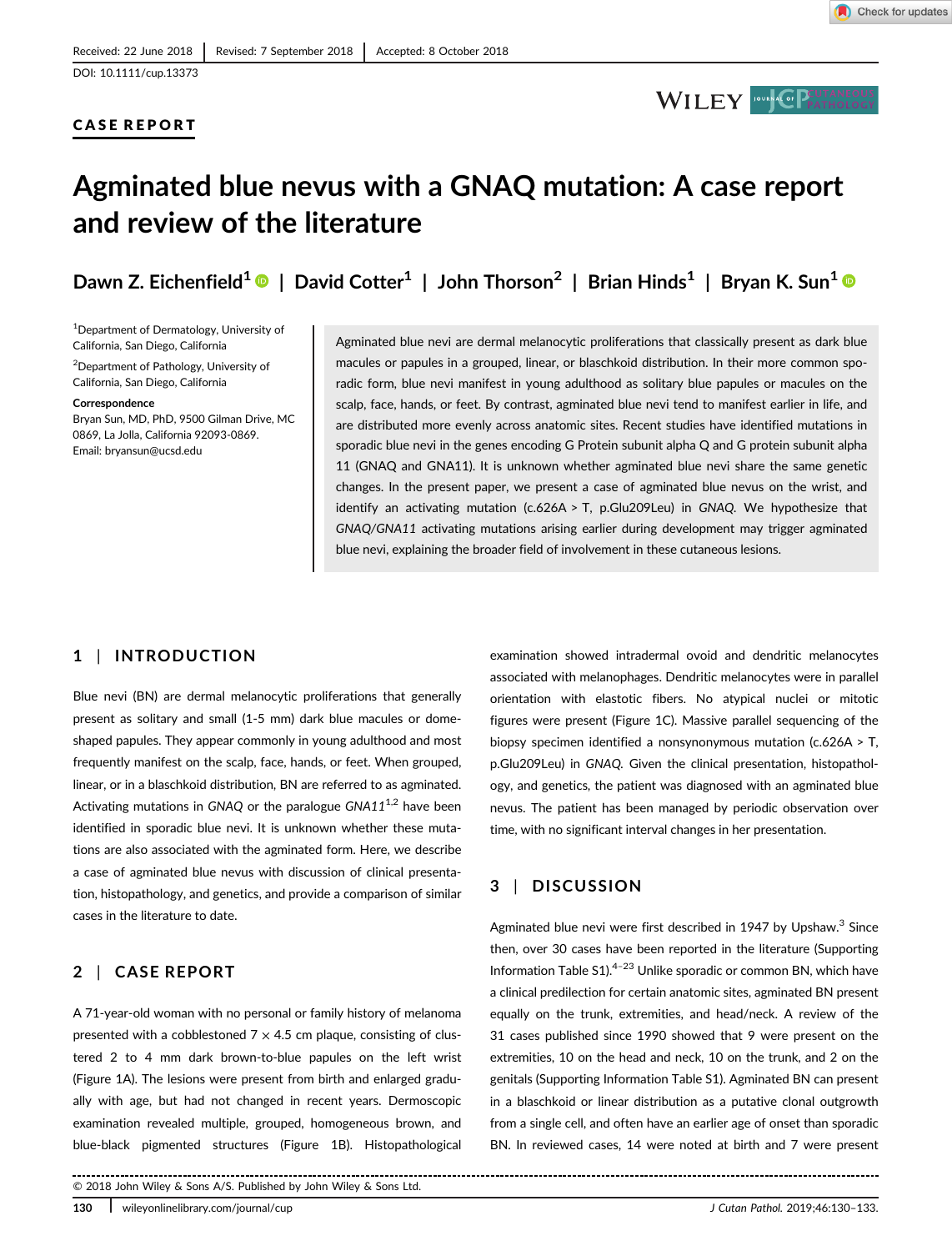

FIGURE 1 A, A cobblestoned  $7 \times 4.5$  cm plaque, consisting of clustered 2 to 4 mm dark brown-to-blue papules in clusters on the left wrist. B, Dermoscopic evaluation shows multiple, grouped, homogeneous brown, and blue-black pigmented structures. C, Hematoxylin and eosin staining shows intradermal ovoid and dendritic melanocytes associated with melanophages. Dendritic melanocytes were in parallel orientation with elastotic fibers. No atypical nuclei or mitotic figures are present. Magnification =  $100 \times$ 

from teenage years. The mean age of presentation was 40 with an equal male-to-female distribution (16 females and 15 males). Six cases have been reported in conjunction with nevus spilus and three cases with melanoma. Interestingly, one case highlighted a superficial spreading melanoma (tumor thickness 1.8 mm, pT2aN0M0, stage IB) developing in conjunction with acquired dermal melanocytosis on a nevus spilus.24 Agminated BN have also been described in conjunction with EMO syndrome/Carney complex (caused by mutations in PRKAR1A), $^{25}$  dermatomyositis, $^{26}$  and Darier disease. $^{27}$ 

Blue nevi are triggered by constitutive activating mutations in GNAQ or GNA11, the protein products of which signal through the mitogen-activated protein kinases (MAPK) pathway. The most commonly observed mutations are GNAQ p.Q209L and GNA11 p.  $Q209L$ ,<sup>1,2</sup> representing a mutational hotspot in the genes encoding these proteins. Interestingly, this same GNAQ mutation was also found in our patient. During development, this mutation increases the number of neural crest cells that differentiate into normal, dermal melanoblasts.<sup>28</sup> GNAQ and GNA11 mutations have been found in more than 83% and 7% of BN, respectively. While similar mutations in GNAQ and GNA11 mutations have been found in uveal melanoma (46% and 33% of cases, respectively)<sup>1,2</sup>; such mutations are not sufficient to cause melanoma, which suggests that a second hit may be the rate-limiting step to malignancy. An example of this can be seen in cases of large plaque-type blue nevus with subcutaneous nodules, which also show an underlying GNAQ p.Q209L activating mutation but have concomitant chromosomal copy number variations characteristic of melanomas; these features have led investigators to view these forms of BN with caution for potentially more aggressive behavior.29,30

To date, only three cases of agminated BN have reported genetic data, $25,31-33$  but none have identified a probably causative mutation. This case is the first to identify an association between GNAQ mutations and agminated blue nevus. Interestingly, other agminated cutaneous tumors also result from mutations affecting the MAPK pathway. In agminated Spitz nevi arising in a nevus spilus, clonal activating point mutations (c.37G > C, p.Gly13Arg) in HRAS were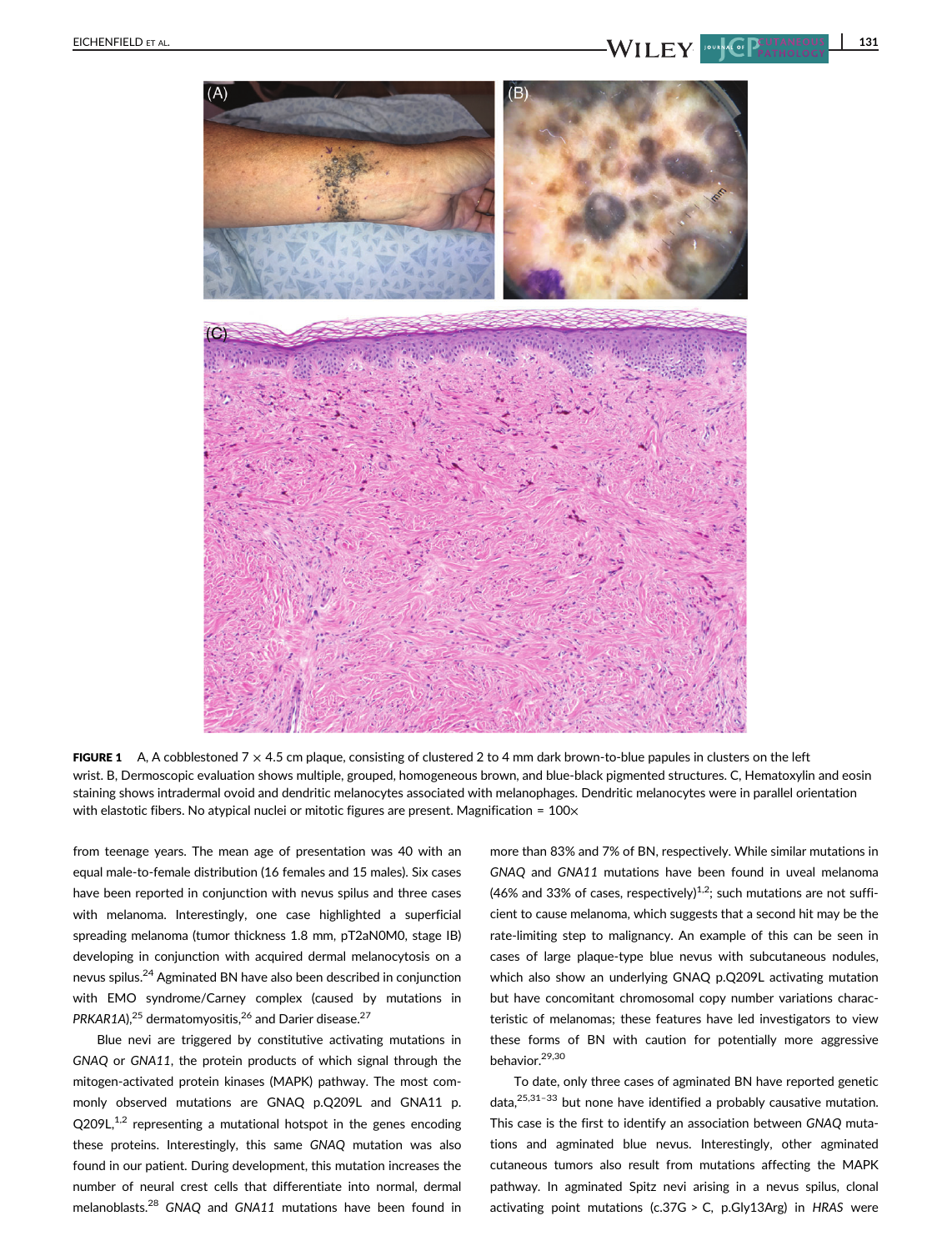132 WILEY POUNCE PLATHOLOGY

identified. The authors hypothesized that these Spitz nevi arose in an agminated fashion from a common postzygotic clone of melanocytes, likely demarcated by the nevus spilus and with the additional development of a second "hit" mutation.<sup>34</sup> Similarly, an analysis of agminated intradermal nevi with congenital patterns showed a BRAF p.V600E mutation, which was absent in the nonsegmental nevus and in the germline DNA from the patient's blood.<sup>35</sup>

These studies demonstrate that cutaneous neoplasms arising in grouped, segmental or blaschkoid forms are caused by post-zygotic mutations leading to genetic mosaicism. Mutations arising earlier in development correlate to more extensive cutaneous involvement. In cases where mutations arise early enough to affect pluripotent progenitors, the "collision" of different lesions can result, as has been shown for phacomatosis pigmentovascularis, a co-occurrence of dermal melanocytosis and capillary malformation.<sup>36</sup> Further confirming this paradigm, a study examining phacomatosis pigmentokeratotica, a rare epidermal nevus syndrome characterized by the collision of a sebaceous nevus and a speckled lentiginous nevus, identified heterozygous mutations (c.37G > C, p. Gly13Arg) and (c.182A > G, p.Gln61Arg) in HRAS, that were present in the sebaceous and melanocytic nevus, but absent from nonlesional skin.<sup>37</sup>

In this context, we speculate that agminated BN arise from earlier post-zygotic mutations in GNAQ/GNA11, thereby affecting a broader field of melanocytes and resulting in the characteristic grouped or linear appearance of this uncommon nevus. Further studies will allow us to better comprehend the genetic underpinnings of these complex mosaic cutaneous lesions.

### ORCID

Dawn Z. Eichenfield <https://orcid.org/0000-0002-1511-3804> Bryan K. Sun D<https://orcid.org/0000-0002-0740-0125>

#### **REFERENCES**

- 1. Van Raamsdonk CD, Bezrookove V, Green G, et al. Frequent somatic mutations of GNAQ in uveal melanoma and blue naevi. Nature. 2009; 457(7229):599-602.
- 2. Van Raamsdonk CD, Griewank KG, Crosby MB, et al. Mutations in GNA11 in uveal melanoma. N Eng J Med. 2010;363(23):2191-2199.
- 3. Upshaw BY, Ghormley RK, Montgomery H. Extensive blue nevus of Jadassohn-Tieche; report of a case. Surgery. 1947;22(5):761-765.
- 4. Ishibashi A, Kimura K, Kukita A. Plaque-type blue nevus combined with lentigo (nevus spilus). J Cutan Pathol. 1990;17(4):241-245.
- 5. Hunjan MK, Mohandas D, Bridges AG, Tollefson M. Agminated segmental plaque-type blue nevus associated with hypertrichosis and soft tissue hypertrophy: report of a case and review of the literature. Pediatr Dermatol. 2018;35(1):e22-e28.
- 6. Hofmann U, Schacht B, Megahed M. [grouped and combined blue nevi]. Der Hautarzt. Zeitschrift fur Dermatologie, Venerologie, und verwandte Gebiete. 1992;43(8):517-519.
- 7. Vélez A, del-Rio E, Martin-de-Hijas C, Furió V, Yus S. Agminated blue nevi: case report and review of the literature. Dermatology. 1993; 186(2):144-148.
- 8. Hsiao GH, Hsiao CW. Plaque-type blue nevus on the face: a variant of Ota's nevus? J Am Acad Dermatol. 1994;30(5):849-851.
- 9. Wlotzke U, Hohenleutner U, Hein R, Szeimies RM, Landthaler M. [malignant infiltrating blue nevus of the plaque type. Case report and literature review]. Der Hautarzt. Zeitschrift fur Dermatologie, Venerologie, und verwandte Gebiete. 1995;46(12):860-864.
- 10. Kiene P, Brodersen JP, Folster-Holst R. ["blue" variant of naevus spilus]. Der Hautarzt. Zeitschrift fur Dermatologie, Venerologie, und verwandte Gebiete. 1995;46(5):349-351.
- 11. Suchniak JM, Griego RD, Rudolph AH, Waidhofer W. Acquired multiple blue nevi on an extremity. J Am Acad Dermatol. 1995;33(6):1051- 1052.
- 12. Algermissen B, Toppe F, Henz BM, Berlien HP, Haas N. Hypertrichotic plaque-type blue naevus--a novel type of dermal melanocytosis: report of an unusual case. Acta Derm Venereol. 2002;82(1): 61-62.
- 13. Fistarol SK, Itin PH. Plaque-type blue nevus of the oral cavity. Dermatology. 2005;211(3):224-233.
- 14. Pizzichetta MA, Stanganelli I, Bono R, et al. Dermoscopic features of difficult melanoma. Dermatol Surg. 2007;33(1):91-99.
- 15. Skowron F, Balme B. Large plaque-type blue naevus with subcutaneous cellular nodules. Clin Exp Dermatol. 2009;34(8):e782-e784.
- 16. Sanada S, Higaki K, Torii Y, et al. Malignant melanoma arising in a plaque-type blue nevus. Pathol Int. 2012;62(11):749-753.
- 17. Spring P, Perrier P, Erba P, Hagmann P, Mihm MC, Hohl D. Large agminated cellular 'plaque-type' blue nevus surrounding the ear: a case and review. Dermatology. 2013;227(1):21-25.
- 18. Ayala D, Ramon MD, Cabezas M, Jorda E. Nevus Spilus associated with agminated blue nevus: a rare combination. Actas Dermo-sifiliograficas. 2016;107(7):614-616.
- 19. Simonetti V, Grenzi L, Piana S, Albertini G, Longo C. Agminated blue nevus combined with nevus spilus: an uncommon association. Int J Dermatol. 2015;54(2):215-216.
- 20. Koba S, Mori M, Misago N, Narisawa Y. Agminated blue naevus on the sole. J European Acad Dermatol Venereol. 2016;30(2):334-335.
- 21. Paolino G, Didona D, Clerico R, et al. Cancer surveillance series: role of demographic aspects, altitude and latitude in the extracutaneous malignant melanoma in a residential study. G Ital Dermatol Venereol. 2016;151(2):133-139.
- 22. Collgros H, Vicente A, Diaz AM, Rodriguez-Carunchio L, Malvehy J, Puig S. Agminated cellular blue naevi of the penis: dermoscopic, confocal and histopathological correlation of two cases. Clin Exp Dermatol. 2016;41(5):490-494.
- 23. Rubin CB, Boni A, Elenitsas R, Pogoriler J, Low D, Rubin AI. A large congenital blue plaque with papules and nodules on the lower Back. Am J Dermatopathol. 2017;39(5):367-368.
- 24. Yoneyama K, Kamada N, Mizoguchi M, Utani A, Kobayashi T, Shinkai H. Malignant melanoma and acquired dermal melanocytosis on congenital nevus spilus. J Dermatol. 2005;32(6):454-458.
- 25. Milkova L, Treudler R, Simon JC, Kunz M. Agminated blue naevi in a patient with EMO syndrome. Acta Derm Venereol. 2013;93(1): 104-105.
- 26. Chen T, Kurwa HA, Trotter MJ, Haber RM. Agminated blue nevi in a patient with dermatomyositis. J Am Acad Dermatol. 2013;68(2): e52-e53.
- 27. Lisboa AP, Silvestre KJ, Pedreira RL, Alves NR, Obadia DL, Azulay-Abulafia L. Agminated blue nevus - case report. An Bras Dermatol. 2016;91(5):658-660.
- 28. Van Raamsdonk CD, Fitch KR, Fuchs H, de Angelis MH, Barsh GS. Effects of G-protein mutations on skin color. Nat Genet. 2004;36(9): 961-968.
- 29. North JP, Yeh I, McCalmont TH, LeBoit PE. Melanoma ex blue nevus: two cases resembling large plaque-type blue nevus with subcutaneous cellular nodules. J Cutan Pathol. 2012;39(12):1094-1099.
- 30. Held L, Metzler G, Eigentler TK, et al. Recurrent nodules in a periauricular plaque-type blue nevus with fatal outcome. J Cutan Pathol. 2012;39(12):1088-1093.
- 31. Busam KJ, Woodruff JM, Erlandson RA, Brady MS. Large plaque-type blue nevus with subcutaneous cellular nodules. Am J Surg Pathol. 2000;24(1):92-99.
- 32. Yeh I, Fang Y, Busam KJ. Melanoma arising in a large plaque-type blue nevus with subcutaneous cellular nodules. Am J Surg Pathol. 2012; 36(8):1258-1263.
- 33. Rongioletti F, Guadagno A, Campisi C, et al. Atypical Spitz tumor arising on a congenital linear plaque-type blue nevus: a case report with a review of the literature on plaque-type blue nevus. Am J Dermatopathol. 2015;37(12):915-919.